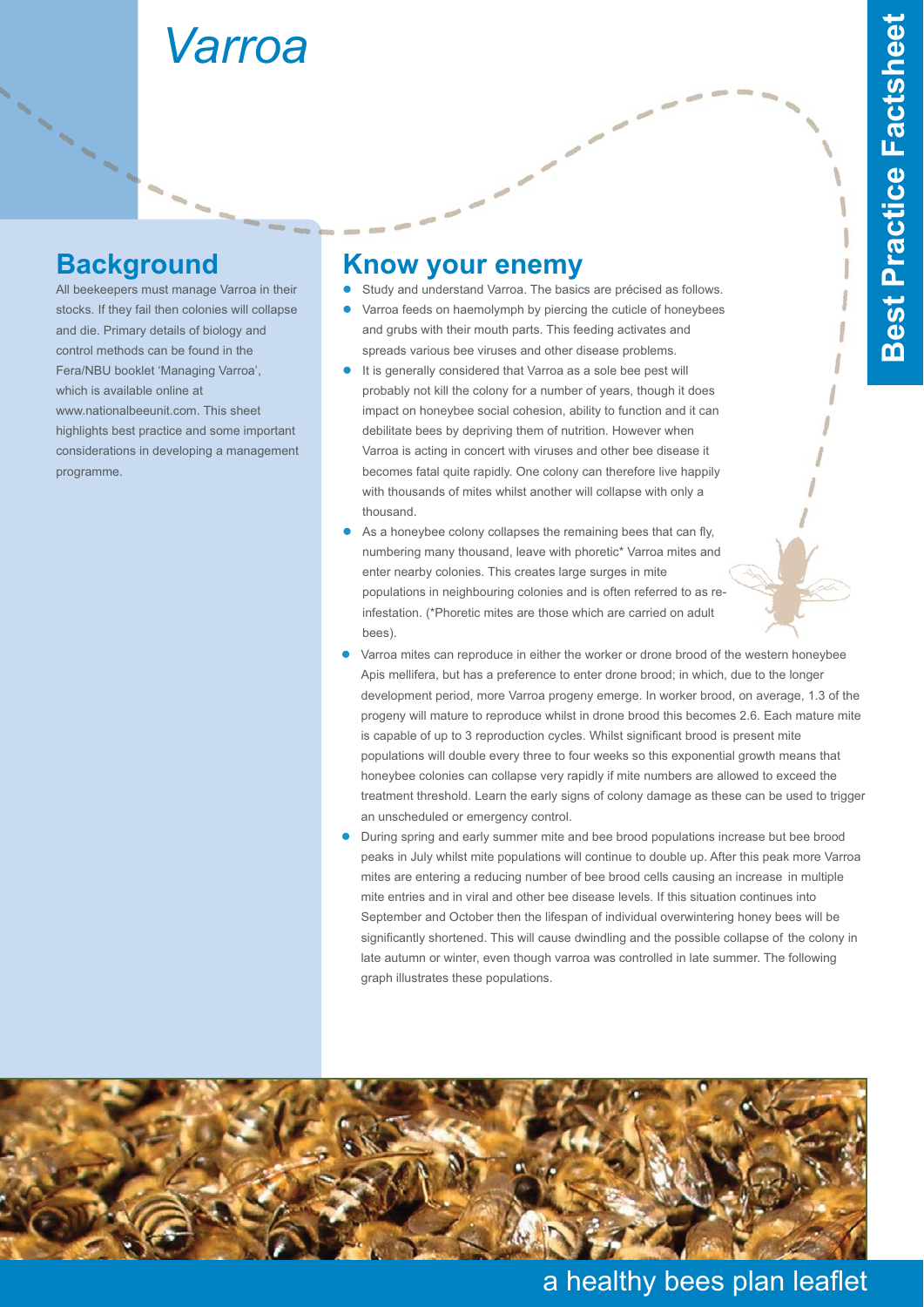# **Use Integrated Pest Management (IPM)**

- $\bullet$  IPM involves using different control methods at different times of the year to maintain Varroa levels below the treatment threshold. With proper planning and monitoring, bio-technical or management methods will be the first controls used and chemical treatments will become the last resort.
- $\bullet$  The use of these different methods enables more effective control. It also reduces chemical use and resultant residues in hives and bees.

# **Thresholds**

- It is not possible to eradicate Varroa and they will always be in honeybee colonies. Try to maintain Varroa populations at below 1,000 mites, which is the UK recommendation to keep all colonies safe.
- $\bullet$  Do not allow mite levels to exceed 2,500 as this will put a colony at significant risk of collapse, especially if viruses are also present.

# **Monitor Varroa infestation levels**

- $\bullet$  Learn to monitor infestation levels. As a minimum use open mesh floors and drone brood uncapping. These are described in the 'Managing Varroa' booklet.
- $\bullet$  There is no need to monitor all the time but rather at key points during the year.

In February or March - assess the mite population going into the spring. This enables informed decisions about the need to control Varroa.

- **~** Very low infestations will require no action.
- **~** Light infestations can be controlled by using open mesh floors and drone brood removal to slow the mite population growth.
- **~** Heavier infestations can be controlled by using Queen Trapping, Artificial Swarm methods, Shook Swarm, or in extreme cases Varroa medicines.

In late spring and summer - Infestation levels of drone brood can be checked to monitor progress or detect mite invasion. In July - decide if an autumn treatment is required. This treatment should be carried out in early August after removal of the honey crop.

In October - assess the effectiveness of the autumn treatment and to decide if a winter treatment is required.

 $\bullet$  Whilst examining colonies during the season look for early signs of brood damage, known as Bee Parasitic Mite Syndrome, and check adult bees for signs of Deformed Wing Virus. This can help to detect when an unscheduled or emergency control may be needed.

# **Use approved varroacides**

- $\bullet$  APISTAN®, BAYVAROL®, APIGUARD®, API LlFE VAR® and THYMOVAR® are all approved for use in the UK. An up to date list can be found on the VMD website http://www.vmd.defra.gov.uk/public/bee.aspx
- $\bullet$  APISTAN® and BAYVAROL® are pyrethroid based and where mites are not resistant are 99% effective, so one treatment a year may be sufficient. However in many parts of the UK mites are resistant so if you wish to use them check that the mites are susceptible. A simple resistance test is described in 'Managing Varroa'.
- $\bullet$  Other modern varroacides are not as effective so do not assume that one treatment a year will be sufficient. Where possible use different varroacides in successive years. Ringing the changes by using varroacides containing different active ingredients helps to reduce resistance selection. Never use the same varrocide year after year.
- $\bullet$ Always follow the label instructions.
- $\bullet$  Current UK approved varroacides only affect phoretic mites (those which are carried on adult bees) so mites that are in brood cells during their reproductive phase are unaffected. Some products require two applications to ensure that all mites in the colony are exposed to it. To ensure this follow the recommended time periods.
- $\bullet$  Varroacides should not be used.
	- With supers or section crates on the hive<sup>1</sup>
	- **~** When there is a nectar flow
	- Some should not be used when feeding.<sup>2</sup>
- In emergency there are exceptions so check the label instructions.
- Check the varroacide label instructions. Consider a withdrawal period between the cessation of treatments and putting supers or section crates on the hive. Some varroacides set a time period so check label instructions.
- $\bullet$  You must maintain a record of varroacide holdings and use, including where you purchased it, the type, batch number, expiry, your specific use and its disposal.

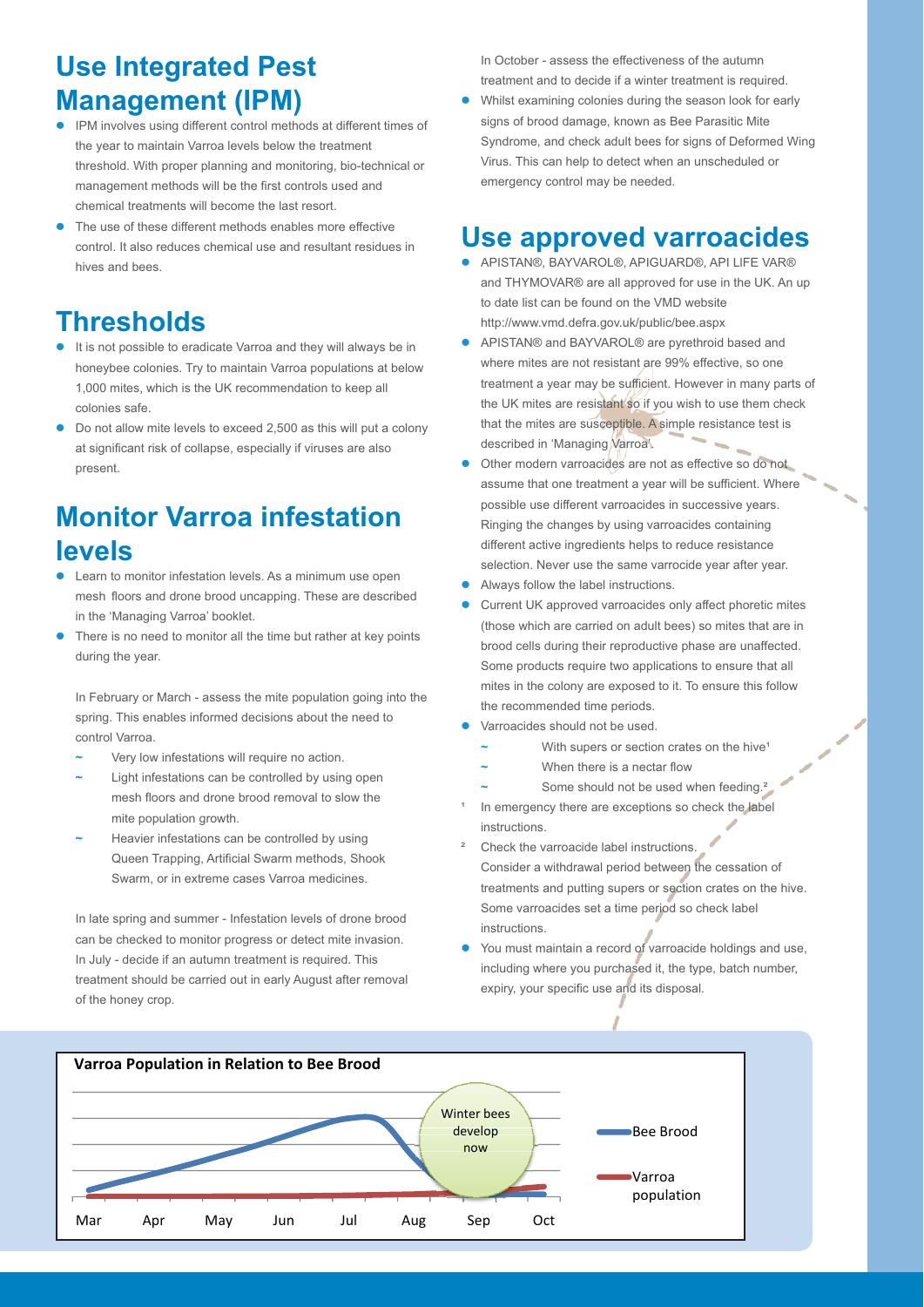#### **Resistance**

- $\bullet$  Varroa mites can rapidly develop resistance to treatments especially with repeated use. Mites that are resistant to APISTAN® and BAYVAROL® are present in many parts of the UK. At the time of writing resistance to other treatments has not been confirmed in the UK.
- $\bullet$  After treatments have been completed it is wise to monitor mite drop to check effectiveness. If you suspect that mites are resistant to a treatment other than APISTAN® and BAYVAROL® please inform your local National Bee Unit Bee Inspector or the National Bee Unit laboratory.

#### **Be flexible**

 $\bullet$  Methods that work well in some circumstances may not work well in others so be prepared to adapt.

# **Talk to neighbouring beekeepers**

- $\bullet$  Varroa is a communal problem so talk to your neighbours and coordinate treatments.
- $\bullet$  Mites from collapsing colonies will re-infest controlled colonies nearby.

#### **Select tolerant bees**

**•** Some bee colonies appear to show a tolerance to Varroa. Retain these colonies and incorporate them into queen rearing programmes.

## **Keep up to date**

 $\bullet$  Knowledge of Varroa is increasing all the time and together with new controls becoming available it makes it essential to keep up to date by reading the Bee Press, using the internet, attending relevant lectures and discussing Varroa with colleagues.

#### **The very least approach**

Unless beekeepers are monitoring and controlling Varroa by 'best practice' the very least that successful beekeepers now do to control Varroa is:

- In early August treat bees by using an approved varroa treatment such as APIGUARD®, API LIFE VAR® or THYMOVAR® immediately after honey crop removal.
- $\bullet$  Between Late November and January when there is little or no bee brood applying oxalic acid by the 'trickling' method.

# **Oxalic acid**

At time of writing there is not a commercially prepared treatment containing oxalic acid approved for use in the UK. Oxalic acid is an 'Annex II' substance which can be prescribed when approved products are not effective or suitable and is applied by trickling, spraying or sublimation. It removes phoretic mites for up to about 48 hours, which means that it is very effective if no or little brood is present but ineffective in the presence of significant quantities of brood.

It is safest and most practical to obtain a proprietary, pre-mixed and ready to use solution of oxalic acid from a bee supply company. 'OXUVAR®' is available, which is approved for use in at least one EU Country. (Check the VMD website to check its current status in the UK http://www.vmd.defra.gov.uk/ public/bee.aspx) It is used in late November, December or January when there is little or no brood. The crown board is removed and 5 milliliters of the solution is dribbled on to each seam of bees in the cluster using a calibrated syringe or drench gun. It is only used once in the winter and is best carried out with the outside temperature greater than 3°C. This treatment cleanses the colony of the majority of the remaining Varroa mites so that it will probably require no further controls until the following August.

## **Is there an alternative to using oxalic acid?**

Some beekeepers are using a single tray of APIGUARD® in winter or early spring before supers are placed on the colony. They report satisfactory results.

**No mention of a treatment should be taken as an endorsement of efficacy, safety or a recommendation to treat. It is referred to because it is commonly available and used by many beekeepers.**